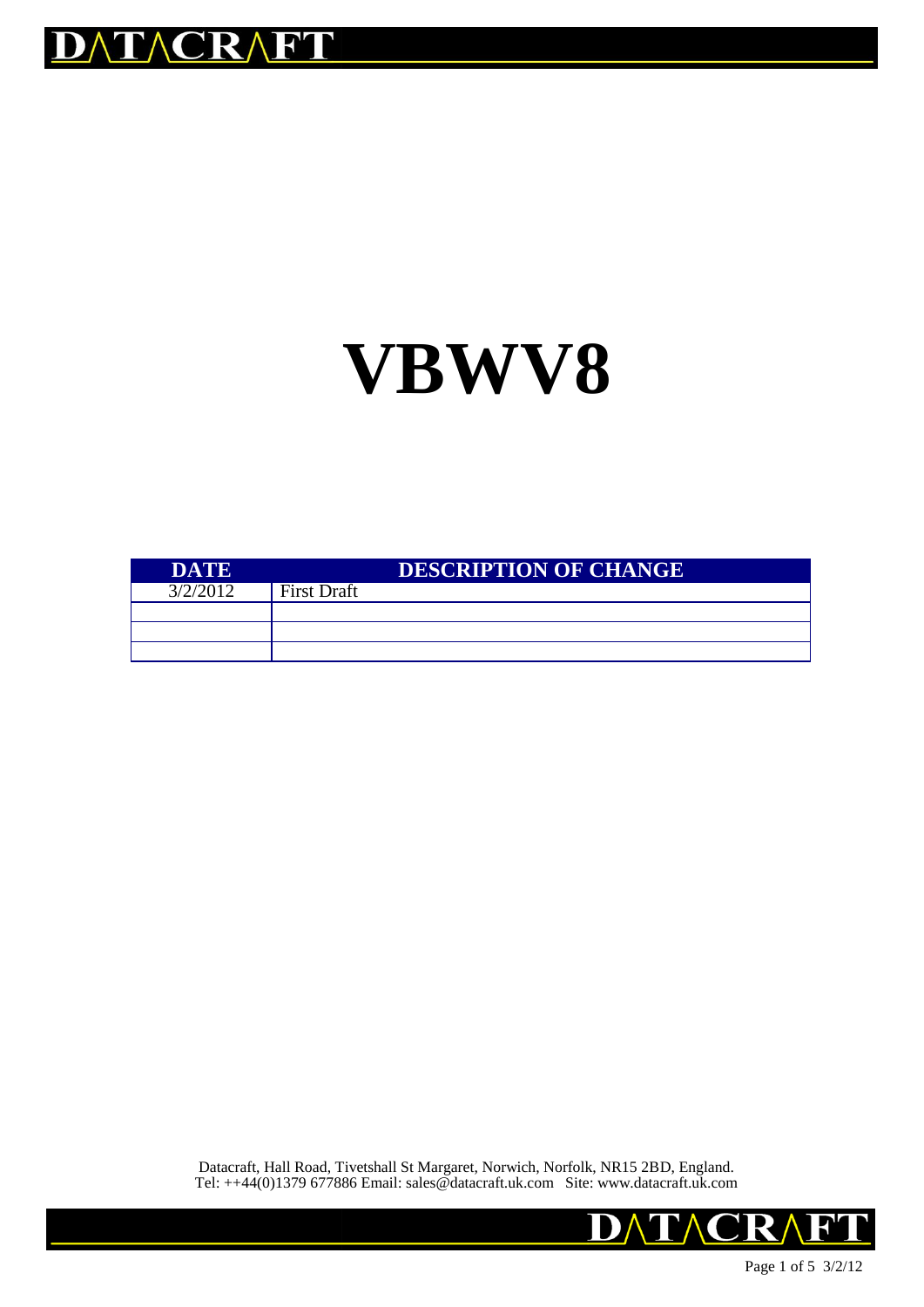**VBWV8** is part of the **VIEW BY WIRE**TM range of display driver boards aimed at enabling small to medium monochrome and colour displays to be driven from low cost serial interfaces.

The board includes all of the hardware and software required to turn a colour LCD and touch panel into a graphical user interface. It supports alpha blending on passive and active displays of various sizes and includes a built-in royalty-FREE Graphical Operating System.



Depth 14mm Max

# **VBWV8 Features**

- Amulet's GEM Graphical OS Chip™ for colour TFT displays.
- Supports passive and active displays up to 800x600 at 24 bits per pixel.
- Direct connection for 4 wire resistive touch screen.
- On board LED backlight driver with PWM brightness control via the Amulet chip.
- USB 2.0, RS232 and SPI interfaces.
- PNG, GIF and JPEG image files plus GIF animation support.
- Drag and drop GUI creation in Dynamic HTML.
- 64 Mbit SDRAM operating memory.
- 32 Mbit Flash image / program memory.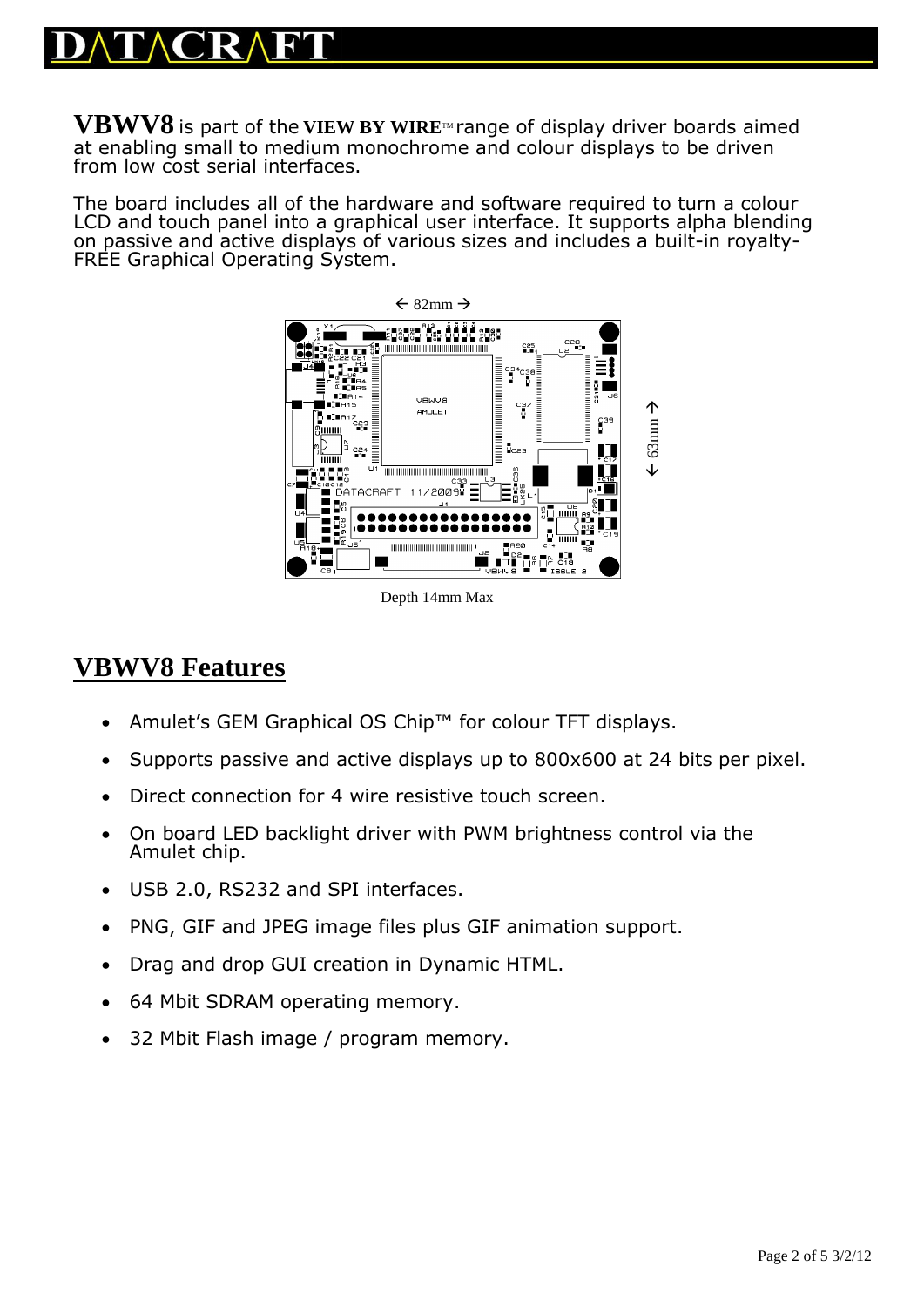# DATACRAFT

# **Interconnection details**

| J1<br>General purpose Display Interface connection<br>34 way 0.1" pitch dual pin header |                         |    |                       |  |  |  |  |
|-----------------------------------------------------------------------------------------|-------------------------|----|-----------------------|--|--|--|--|
| PIN                                                                                     | PIN<br>SIGNAL<br>SIGNAL |    |                       |  |  |  |  |
|                                                                                         | 3.3v`                   |    | P0<br>ΈRΟ             |  |  |  |  |
| 3                                                                                       | P1<br>R1                | 4  | P2<br>R <sub>2</sub>  |  |  |  |  |
| 5                                                                                       | R3<br>P3                | 6  | P4<br>R4              |  |  |  |  |
|                                                                                         | Р5<br>R5                | 8  | P6<br>R6              |  |  |  |  |
| 9                                                                                       | P7<br>R7                | 10 | Р8.<br>G0             |  |  |  |  |
|                                                                                         | рg<br>G1                |    | P1<br>G2<br>$\Box$    |  |  |  |  |
|                                                                                         | P1<br>G3                | 14 | P <sub>12</sub><br>G4 |  |  |  |  |
| 15                                                                                      | G5<br>P13               | 16 | P <sub>14</sub><br>G6 |  |  |  |  |
|                                                                                         | P15<br>G7               | 18 | B0<br>P <sub>16</sub> |  |  |  |  |
| 19                                                                                      | Β1<br>P1                | 20 | P18<br>B2             |  |  |  |  |
| 21                                                                                      | P19<br>B3               | 22 | P <sub>20</sub><br>B4 |  |  |  |  |
| 23                                                                                      | B5<br>P21               | 24 | P22<br>B6             |  |  |  |  |
|                                                                                         | ΈB7<br>P23              | 26 | 'SYN<br>FLM           |  |  |  |  |
|                                                                                         | п                       | 28 | ENAB<br>OΕ            |  |  |  |  |
| 29                                                                                      | DISP                    | 30 | W                     |  |  |  |  |
| 31                                                                                      |                         | 32 |                       |  |  |  |  |
| 33                                                                                      | 34<br>-ED-              |    |                       |  |  |  |  |

| J2<br>Hitachi TX14Dxxx Display Interface connection.<br>40 way 0.5mm pitch FFC connector. |                                |    |                        |  |  |  |
|-------------------------------------------------------------------------------------------|--------------------------------|----|------------------------|--|--|--|
| <b>PIN</b>                                                                                | SIGNAL<br><b>SIGNAL</b><br>PIN |    |                        |  |  |  |
|                                                                                           | 3.3v<br>VDD                    | 21 | G6<br>P14              |  |  |  |
| 2                                                                                         | 3.3v                           | 22 | P13<br>G5              |  |  |  |
| 3                                                                                         |                                | 23 | /SS                    |  |  |  |
| 4                                                                                         | _R<br>VD<br>נ ו                | 24 | P1<br>G4               |  |  |  |
| 5                                                                                         | NС                             | 25 | G3<br>P11              |  |  |  |
| 6                                                                                         | DTMG                           | 26 | P10<br>G2              |  |  |  |
| 7                                                                                         | VSS                            | 27 | vss                    |  |  |  |
| 8                                                                                         | DCL K                          | 28 | P7<br>R7               |  |  |  |
| 9                                                                                         | /SS                            | 29 | Р6<br>R6               |  |  |  |
| 10                                                                                        | NC<br>( )                      | 30 | P5<br>R5               |  |  |  |
| 11                                                                                        | 'SS                            | 31 | /SS                    |  |  |  |
| 12                                                                                        | P23<br>Β7                      | 32 | P4<br>`R4`             |  |  |  |
| 13                                                                                        | B6<br>P22                      | 33 | P3<br>R3.              |  |  |  |
| 14                                                                                        | P21<br>B5                      | 34 | P2<br>R2               |  |  |  |
| 15                                                                                        | /SS                            | 35 | VSS<br>NC.<br>МO<br>DE |  |  |  |
| 16                                                                                        | P20<br>B4                      | 36 | vss                    |  |  |  |
|                                                                                           | B3<br>P19                      | 37 | ХR                     |  |  |  |
| 18                                                                                        | P18<br>ΈB <sub>2</sub>         | 38 |                        |  |  |  |
| 19                                                                                        | vss                            | 39 |                        |  |  |  |
| 20                                                                                        | P15<br>G7                      | 40 | HD                     |  |  |  |

| 13<br><b>Power and RS232 Serial Connection.</b><br>7 way 2 mm Pitch Header side entry.<br><b>JST S7B-PH-KL</b> |                     |  |  |
|----------------------------------------------------------------------------------------------------------------|---------------------|--|--|
|                                                                                                                | SIGNAL              |  |  |
|                                                                                                                | $+5V$               |  |  |
|                                                                                                                |                     |  |  |
|                                                                                                                | RS232 TX (Out)      |  |  |
|                                                                                                                | <b>RS232 RX (IN</b> |  |  |
|                                                                                                                |                     |  |  |
|                                                                                                                | LED Driver Supply 0 |  |  |
|                                                                                                                | LED Driver Supply - |  |  |

| 14<br><b>USB Connection.</b><br>Mini USB type B |                          |  |  |
|-------------------------------------------------|--------------------------|--|--|
| PIN                                             | <b>SIGNAL</b>            |  |  |
|                                                 | +V (Not used for supply) |  |  |
|                                                 |                          |  |  |
|                                                 | $USB+$                   |  |  |
|                                                 | NC                       |  |  |
|                                                 | GND                      |  |  |
|                                                 |                          |  |  |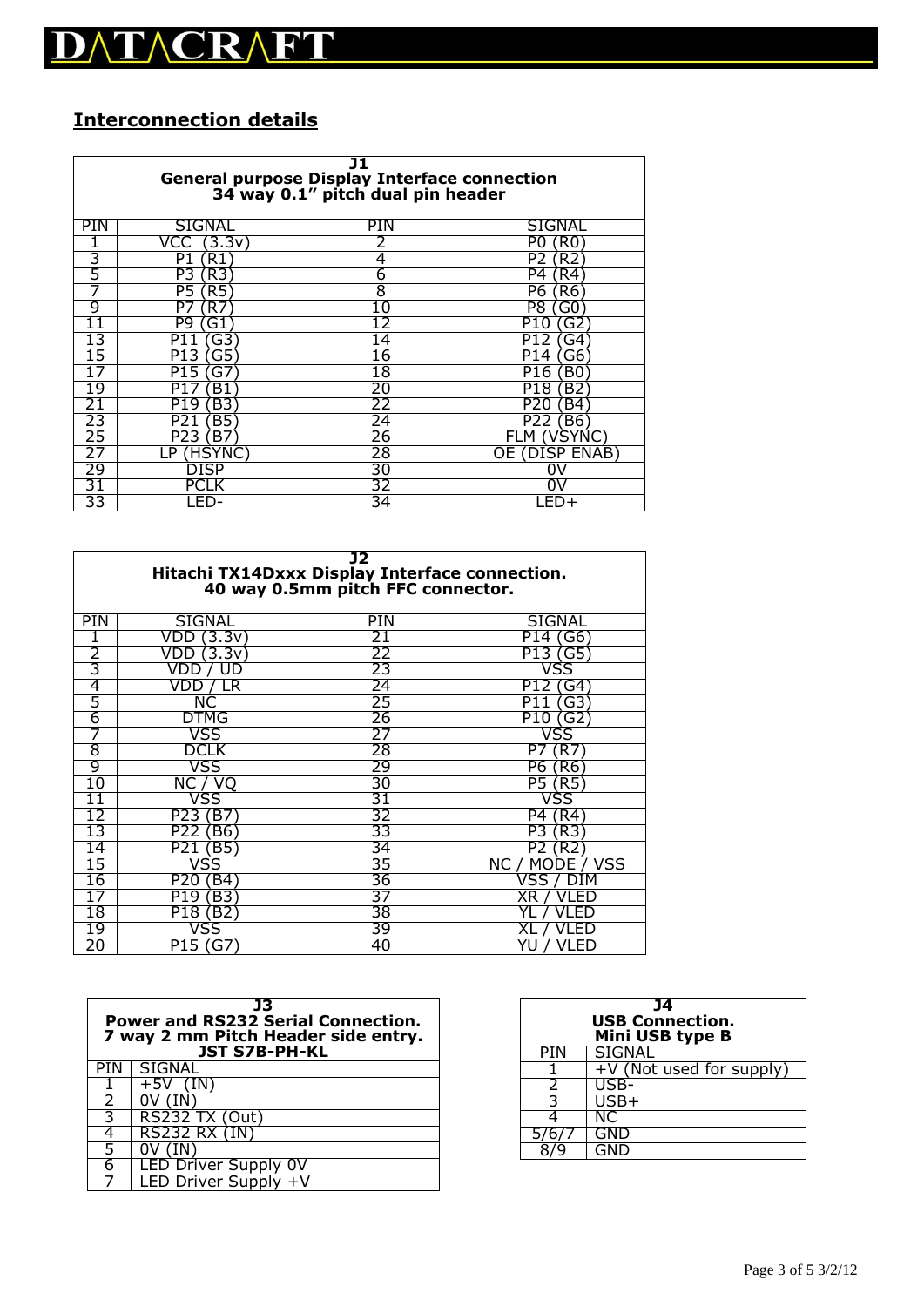

| 35<br><b>SPI Serial Connection.</b><br>4 way 2 mm Pitch Header side entry.<br><b>JST S4B-PH-KL</b> |               |  |  |  |
|----------------------------------------------------------------------------------------------------|---------------|--|--|--|
|                                                                                                    | SIGNAL        |  |  |  |
|                                                                                                    | SDA / GPIO 0  |  |  |  |
|                                                                                                    | SCLK / GPIO 1 |  |  |  |
| ว                                                                                                  | 3.3V          |  |  |  |
|                                                                                                    |               |  |  |  |

#### **J6 Touch screen Connection. 4 way 1 mm Pitch FFC Connector.**

**PIN | SIGNAL** 

| Ξ<br>منه |  |
|----------|--|
|          |  |

### **Jumper Link details**

| Jumper Links<br>2mm Jumper Link. |                                                                             |  |  |
|----------------------------------|-----------------------------------------------------------------------------|--|--|
|                                  | LINK   OPERATION                                                            |  |  |
| LK18                             | Programming Mode = Not Linked, Run Mode = Linked (Default).                 |  |  |
| LK19                             | Touch screen Calibration = Not Linked, Normal operation = Linked (Default). |  |  |

| <b>Solder Links</b> |                                                            |  |  |  |  |
|---------------------|------------------------------------------------------------|--|--|--|--|
|                     | For configuration.                                         |  |  |  |  |
| <b>LINK</b>         | <b>SIGNAL</b>                                              |  |  |  |  |
| LK1                 | Solder link for connecting J2 Pin3 to VDD.                 |  |  |  |  |
| LK2                 | Solder link for connecting J2 Pin3 to GPIO 2.              |  |  |  |  |
| LK3                 | Solder link for connecting J2 Pin4 to VDD.                 |  |  |  |  |
| LK4                 | Solder link for connecting J2 Pin4 to GPIO 3.              |  |  |  |  |
| LK5                 | Solder link for connecting J2 Pin10 to VDD.                |  |  |  |  |
| LK6                 | Solder link for connecting J2 Pin35 to VDD.                |  |  |  |  |
| LK7                 | Solder link for connecting J2 Pin35 to GND.                |  |  |  |  |
| LK8                 | Solder link for connecting J2 Pin36 to VDD.                |  |  |  |  |
| LK9                 | Solder link for connecting J2 Pin36 to GND.                |  |  |  |  |
| LK10                | Solder link for connecting J2 Pin37 to TOUCH Y-.           |  |  |  |  |
| LK11                | Solder link for connecting J2 Pin37 to VLED.               |  |  |  |  |
| <b>LK12</b>         | Solder link for connecting J2 Pin38 to TOUCH X-.           |  |  |  |  |
| <b>LK13</b>         | Solder link for connecting J2 Pin38 to VLED.               |  |  |  |  |
| <b>LK14</b>         | Solder link for connecting J2 Pin39 to TOUCH Y+.           |  |  |  |  |
| <b>LK15</b>         | Solder link for connecting J2 Pin39 to VLED.               |  |  |  |  |
| <b>LK16</b>         | Solder link for connecting J2 Pin40 to TOUCH X+.           |  |  |  |  |
| LK17                | Solder link for connecting J2 Pin40 to VLED.               |  |  |  |  |
| LK20                | Solder link for connecting UTXD TO RS232 OUTPUT. (DEFAULT) |  |  |  |  |
| <b>LK21</b>         | Solder link for connecting PTXD TO RS232 OUTPUT.           |  |  |  |  |
| <b>LK22</b>         | Solder link for connecting URXD TO RS232 OUTPUT. (DEFAULT) |  |  |  |  |
| LK23                | Solder link for connecting PRXD TO RS232 OUTPUT.           |  |  |  |  |
| LK24                | Solder link for connecting J2 Pin38 to PCLCK.              |  |  |  |  |